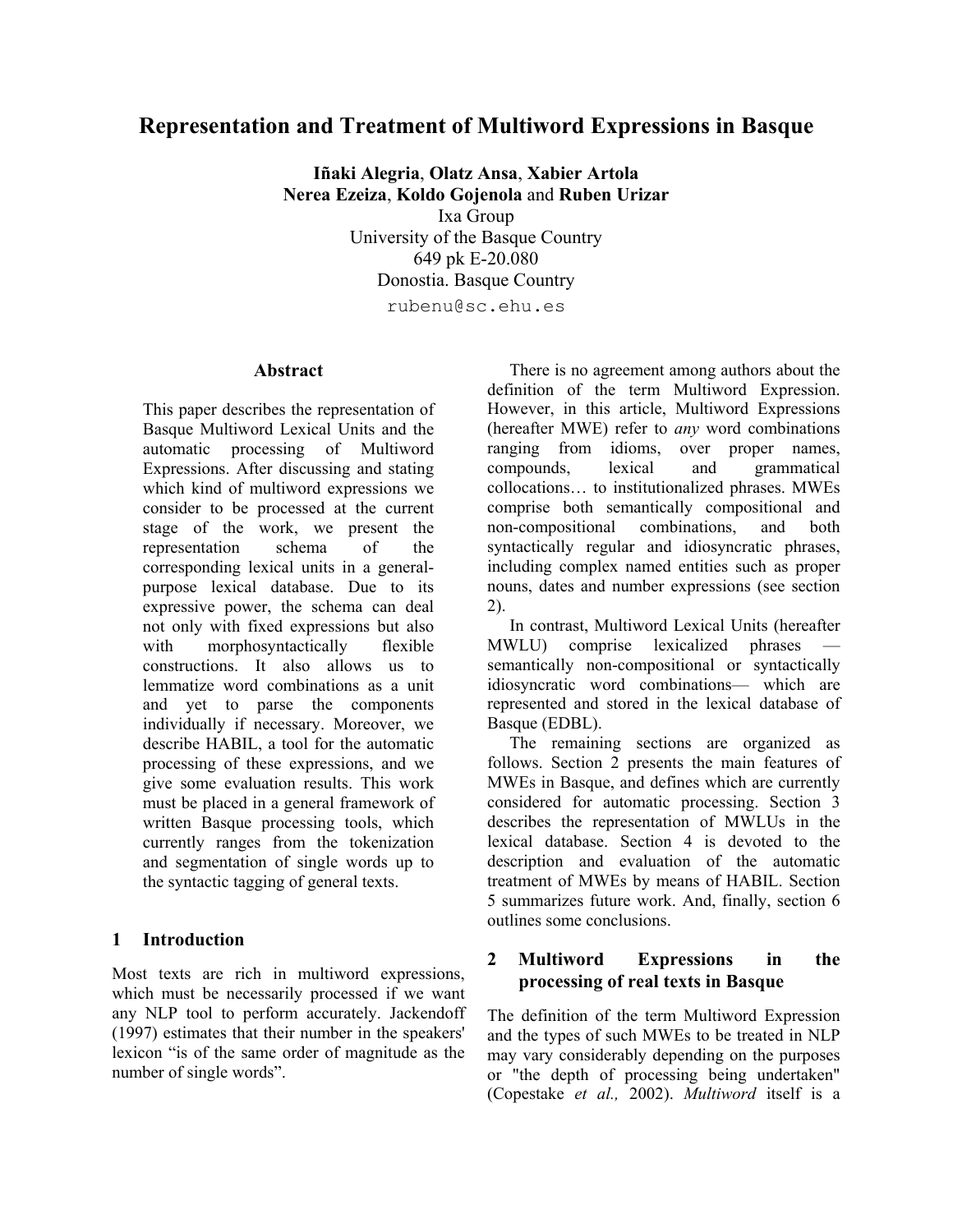vague term. At text level, a word could be defined as "any string of characters between two blanks" (Fontenelle *et al.*, 1994). This is not applicable to languages as Japanese, which are typically written without spaces. Besides, a great number of MWEs that in uninflected languages would be multiword, constitute a single typographic unit in agglutinative languages such as Basque (*ziurrenik* 'most probably', *aurrerantzean* 'from now on', *aurretiaz* 'in advance'). Therefore, we consider them single words and they are included in the lexical database as such (or recognized by means of morphological analysis).

In our case, when deciding which Basque MWEs to include in the database, we mostly rely on lexicographers' expertise since we consider *lexicalized phrases* have a top priority for both lemmatizing and syntactic purposes. So, the MWEs dealt with in the database comprise *fixed expressions*, which admit no morphosyntactic or internal modification —including foreign expressions such as *in situ*, *a priori*, *strictu sensu*, etc.—, *idioms,* both decomposable and nondecomposable, and lexicalized *compounds*. We also consider light verb constructions when they are syntactically idiosyncratic.

However, currently we do not treat open collocations, proverbs, catch phrases and similes. Mostly, we don't include proper names in the database either, since complex named entities are given a separate treatment. Apart from proper nouns, also dates and number expressions are treated separately (see [4.1\)](#page-4-1).

So far we have described 2,270 MWLUs in our database. This work has been carried out in two phases. For the first phase, we made use of the *Statistical Corpus of 20<sup>th</sup> Century Basque* ([http://www.euskaracorpusa.net](http://www.euskaracorpusa.net/)) that contains about 4.7 million words. As a starting point, we chose the MWLUs that occurred more than 10 times in this manually lemmatized corpus. This amounted to about 1,300 expressions. For the second phase, this list has been enlarged using the *Hiztegi Batua*, a dictionary of standard Basque that the Basque Language Academy updates regularly ([http://www2.euskaltzaindia.net/hiztegibatua\)](http://www2.euskaltzaindia.net/hiztegibatua).

#### **2.1 Main features of lexicalized phrases**

Many of the lexicalized phrases are semantically non-compositional (or partially compositional), i.e. they can hardly be interpreted in terms of the meaning of their constituents (*adarra jo* 'to pull someone's leg', literally 'to play the horn').

Often, a component of these sequences hardly occurs in any other context and it is difficult to assign it a part of speech. For example, the word *noizik* is an archaism of modern *noiztik* 'from when', which occurs just in the expressions *noizik behin*, *noizik behinean*, *noizik noizera*, and *noizik behinka* all meaning 'once in a while'. Besides, it is not clear which is the part of speech of the words *laprast* in *laprast egin* 'to slip' or *dir-dir* in *dir-dir egin* 'to shine'.

From a syntactic point of view, many of these MWEs present an unusual structure. For example, many complex verbs in Basque are light verb constructions, being the meaning of the compound quite compositional, e.g. *lo egin* 'to sleep' literally 'to make (a) sleep' or *lan egin* 'to work' literally 'to make (a) work'. However, *lo egin* and *lan egin* can be considered 'syntactically idiomatic' since the nouns in these expressions, *lo* and *lan*, take no determiner, which would be completely ungrammatical for a noun functioning as a regular direct object (\**arroz jan nuen* 'I ate rice').

Morphosyntactic flexibility, being significant in this type of constructions in Basque, may vary considerably. For example in *lo egin* 'to sleep' the noun *lo* admits modification (*lo asko egin zuen* 'he slept very much') and may take the partitive assignment (*ez dut lorik egin* 'I haven't slept') while the verb *egin* can be subject to focalization (*egin duzu lorik bart?* 'did you sleep at all last night?'); besides, the components of the construction may change positions and some elements and phrases may be placed between them (*mendian egin omen zuen lasai lo* 'it is said that he slept peacefully in the mountain'). In contrast, *alde egin* 'to escape' is morphosyntactically quite rigid. In all the cases, the verb *egin* can take any inflection.

For our database, we have worked out a single representation that covers all MWLUs ranging from fixed expressions to these of highest morphosyntactic flexibility.

### <span id="page-1-0"></span>**3 Representation of MWLUs in the lexical database**

In this section we explain how MWLUs are represented in EDBL (Aldezabal *et al.*, 2001), a lexical database oriented to language processing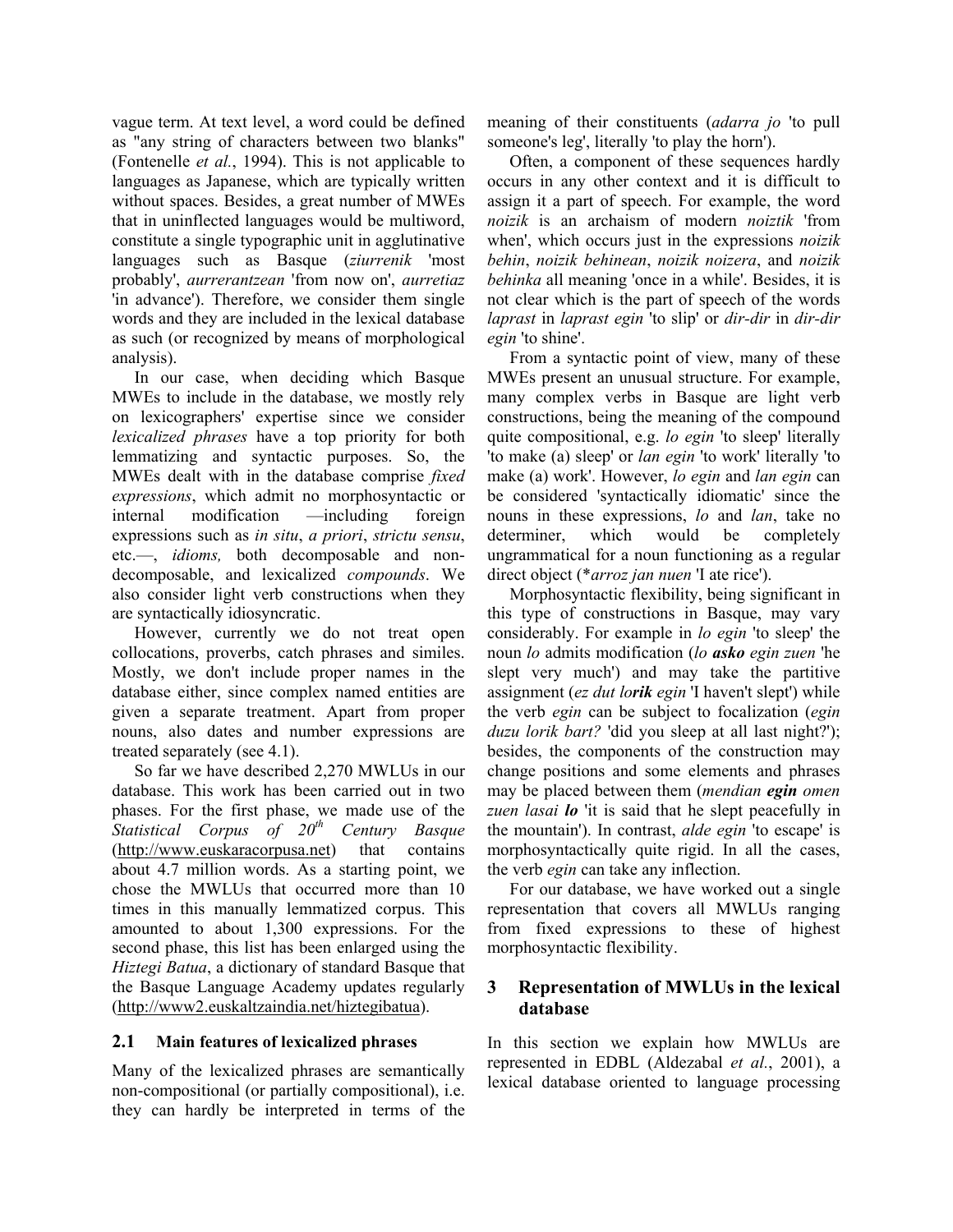that currently contains more than 80,000 entries, out of which 2,270 are MWLUs. Among these:

- $\bullet$  ~69% are always unambiguous. The average number of Surface Realization Schemas (SRS, see section [3.2\)](#page-3-0) is 1.02.
- $\sim$ 23% are sometimes unambiguous and have 3.6 SRSs in average, half of them ambiguous.
- $\sim$ 8% are always ambiguous and have 1.2 SRSs in average.

We want to point out that almost all of the unambiguous MWLUs have only one SRS, their components appearing in contiguous positions and always in the same order. About half of them are inflected, so, even if we discard the interpretations of the components, there is still some morphosyntactic ambiguity left. However, the identification of these MWLUs helps in disambiguation, as the input of tagging is more precise.

The description of MWLUs within a generalpurpose lexical database must include, at least, two aspects (see [Figure 1\)](#page-2-0): (1) their *composition*, i.e. which the components of the MWLU are, whether each of them can be inflected or not, and according to which one-word lexical unit  $(OWLU^1)$  $(OWLU^1)$  $(OWLU^1)$  it inflects; and (2), what we call the *surface realization*, that is, the order in which the components may occur in the text, the mandatory or optional contiguousness of components, and the inflectional restrictions applicable to each one of the components.

#### **3.1 Composition**

 $\overline{a}$ 

As it has just been said, the description of the composition of MWLUs in EDBL gathers two aspects: on the one side, it depicts which the individual components of a MWLU are; on the other side, it links the inflectable components of a MWLU to the corresponding OWLU according to which each of them inflects.

In [Figure 1,](#page-2-0) we can see that the composed of relationship links every MWLU to up to 9 individual components (MWLU\_Components). Each component is characterized by the following attributes:

- Component\_Position: this indicates the position of the component word-form in the canonical form of the MWLU.
- Component\_Form: i.e. the word-form itself as it appears in the canonical form of the MWLU.
- Conveys\_Morph\_Info?: this is a Boolean value, indicating whether the component inflection conveys the morphological information corresponding to the whole MWLU or not<sup>[2](#page-2-2)</sup>.



### <span id="page-2-0"></span>**Figure 1.** Composition and surface realization of MWLUs.

Moreover, the components of a MWLU are linked to its corresponding OWLU (according to which it inflects). This is represented by means of the inflects according to relationship (see [Figure 1\)](#page-2-0).

<span id="page-2-1"></span><sup>&</sup>lt;sup>1</sup> We consider OWLUs lexical units with no spaces within its orthographical form; so, we also take hyphenated compounds as OWLUs.

<span id="page-2-2"></span><sup>&</sup>lt;sup>2</sup> The morphological information that the attribute refers to is the set of morphological features the inflection takes in the current component instance.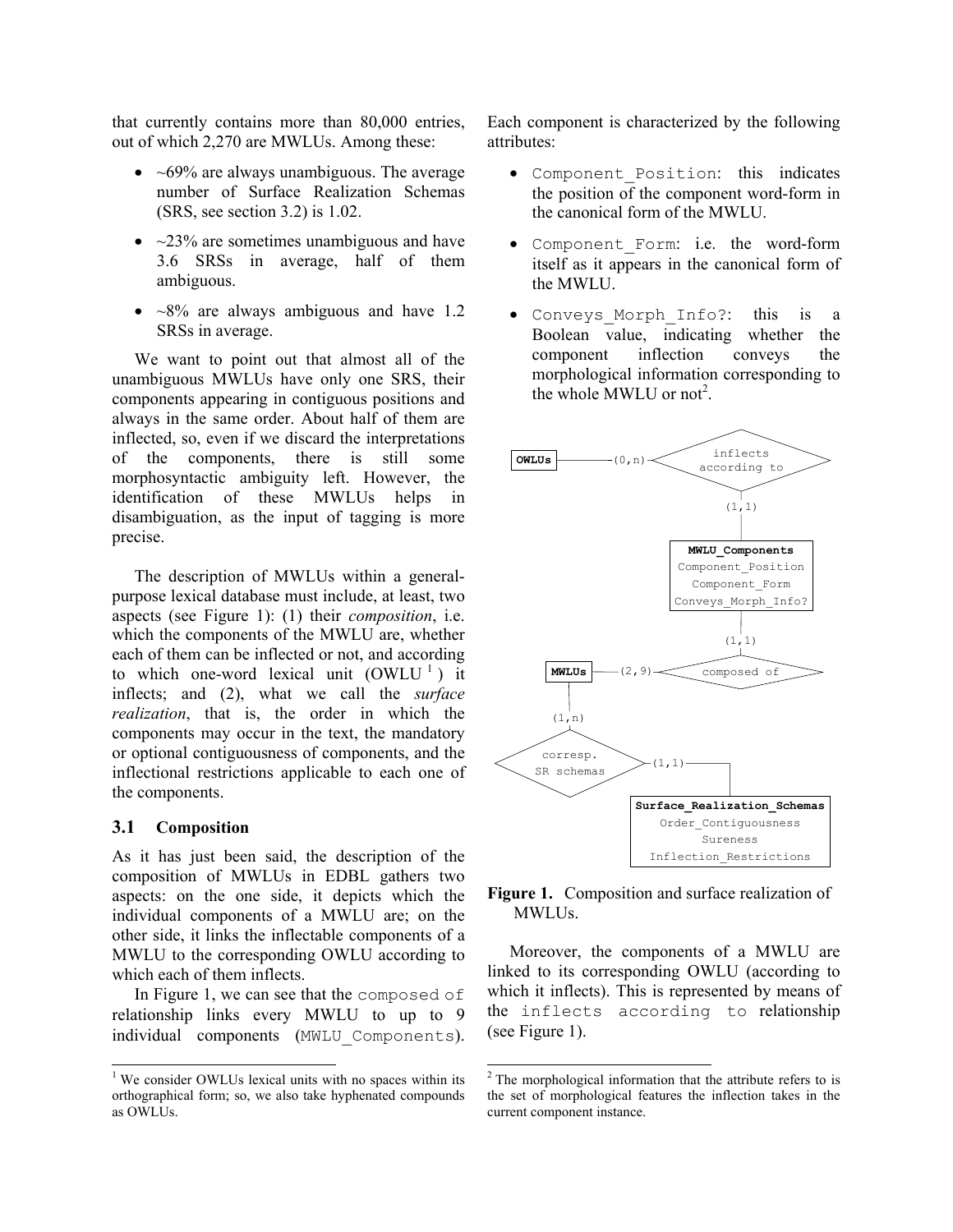These two aspects concerning the composition of a MWLU are physically stored in a single table of the relational database in which EDBL resides.

The columns of the table are the following: Entry, Homograph\_Id, Component\_ Position, Component\_Form, Conveys\_ Morph Info?, OWLU Entry, and OWLU Homograph\_Id. In the example below, the composition of the MWLU *begi bistan egon* 'to be evident' is described. Note that one row is used per component:

 $\epsilon$ begi bistan egon, 0, 1, begi, -, begi, 2>  $\epsilon$ begi bistan egon, 0, 2, bistan, -, bista, 1>  $\epsilon$ begi bistan egon, 0, 3, egon, +, egon, 1>

This expression allows different realizations such as *begi bistan dago* 'it is evident' (literally 'it is at reach of the eyes')*, begi bistan daude* 'they are evident'*, begien bistan egon*, 'to be evident', etc. In the table rows above, it can be seen that the last component *egon 1* 'to be' conveys the morphological information for the whole MWLU (+ in the corresponding column).

## <span id="page-3-0"></span>**3.2 Surface realization**

As for surface realization, we have already mentioned that the components of a MWLU can occur in a text either contiguously or dispersed. Besides, the order of the constituents may be fixed or not, and they may either inflect or occur in an invariable form. In the case of inflected components, some of them may accept any inflection according to its corresponding OWLU, whilst others may only inflect in a restricted way. Moreover, some MWLUs are unambiguous and some are not, since it cannot be certainly assured that the very same sequence of words in a text corresponds undoubtedly to a multiword entry in every context. For example, in the sentence *Emilek buruaz baiezko keinu bat egin zuen* 'Emile nodded his head' the words *bat* and *egin* do not correspond to the complex verb *bat egin* 'to unite' but to two separate phrases.

According to these features, we use a formal description where different realization patterns may be defined for each MWLU. The corresp. SR schemas relationship in [Figure 1](#page-2-0) links every MWLU to one or more Surface Realization\_Schemas. Each SRS is characterized by the following attributes:

- Order\_Contiguousness: an expression that indicates both the order in which the components may appear in the different instances of the MWLU and the contiguousness of these components. In these expressions the position of the digits indicate the position each component takes in a particular SRS,  $*$  indicates that 0 or more words may occur between two components, and ? indicates that at most one single word may appear between two given components of the MWLU.
- Unambiguousness: a Boolean value, indicating whether the particular SRS corresponds to an unambiguous MWLU or not. It expresses whether the sequence of words matching this SRS must be unambiguously analyzed as an instance of the MWLU or, on the contrary, may be analyzed as separate OWLUs in some contexts.
- Inflection\_Restrictions: an expression that indicates the inflection paradigm according to which the MWLU may inflect in this specific SRS. In these expressions each component of the MWLU is represented by one list component (in the same order as the components of the MWLU appear in its canonical form):  $\frac{1}{6}$ indicates that the whole inflection paradigm of the corresponding inflectable component may occur; the minus sign  $(-)$  is used for non-inflectable components (no inflection at all may occur); finally, a logical expression (and, or, and not are allowed) composed of attribute-value pairs is used to express the inflectional restrictions and the morphotactics the component undergoes in this particular SRS of the MWLU (in brackets in the examples below).

In the examples below, it can be seen that one row is used per SRS. The columns of the table are the following: Entry, Homograph\_Id, Order Contiguousness, Unambiguousness, and Inflection Restrictions:

 $\epsilon$ begi bistan egon, 0, 123, +, (((CAS=ABS) *and* (DEF=-)) *or*  $((CAS = GEN)$  *and*  $(NUM = PL))$ ,  $-$ ,  $\frac{1}{6}$ )>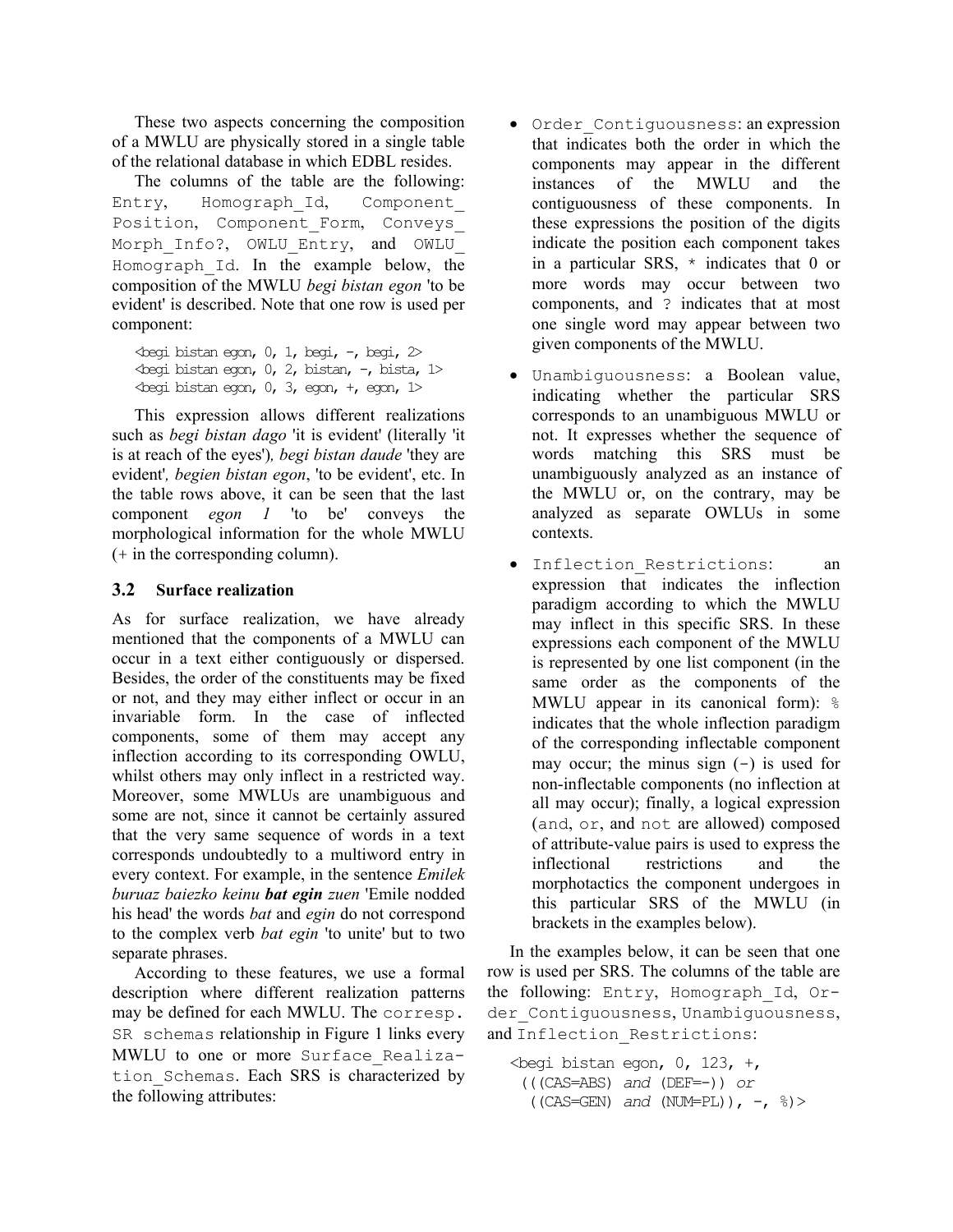```
\epsilonbegi bistan egon, 0, 312, +,
   (((CAS=ABS) and (DEF=-)) or 
   ((\text{CAS}=\text{GEN}) and (\text{NUM=PL})), -, \frac{1}{6})>
\epsilonbegi bistan egon, 0, 3?12, +,
 ((\text{CAS=ABS}) and (\text{DEF}=-)), -, \frac{8}{5}) >
```
The first SRS matches occurrences such as *begi bistan dago hau ez dela aski* 'it is evident that it is not enough' or *begien bistan zegoen honela bukatuko genuela* 'it was evident that we would end up this way', where the components are contiguous and the analysis as an instance of the MWLU would be unambiguous. This SRS allows the inflection of the first component as absolutive case (non-definite) or as genitive (plural), and the whole set of inflection morphemes of the third one.

The third SRS matches occurrences such as *ez dago horren begi bistan* 'it is not so evident', where the components are not contiguous (at most one word is allowed between the "third" component and the "first one") and they occur in a noncanonical order: 3?12. In this case, the interpretation as an instance of the MWLU would also be unambiguous. However, this SRS only allows the inflection of the first component as absolutive case (non-definite).

### **3.3 Different information requirements in lemmatization and syntax processing**

The first prototype for the treatment of MWEs in Basque HABIL (Ezeiza *et al.*, 1998; Ezeiza, 2003) was built for lemmatization purposes. However, we are nowadays involved in the construction of a deep syntactic parser (Aduriz *et al*., 2004) and the MWEs seem to need a different treatment. The fact that many MWEs may be syntactically regular but, above all, that an external element may have a dependency relation with one of the constituents, forces us to analyze the elements independently. For example, in the verb *beldur izan* 'to be afraid (of)' an external noun phrase may have a modifiernoun dependency relation with *beldur* 'fear' as in *sugeen beldur naiz* 'I'm afraid of snakes'. In *loak hartu* 'to fall asleep' there is a subject-verb relation as in *loak hartu nau* 'I have fallen asleep', literally 'sleep has caught me'; therefore subject-auxiliary verb agreement would fade if both components were analyzed as one.

The MWLU representation we have adopted allows us to lemmatize the word combination as a unit and yet to parse the components individually

whenever necessary. In order to do so, when describing each MWLU, we specify whether the elements in the MWLU must be analyzed separately or not<sup>[3](#page-4-2)</sup>.

### <span id="page-4-0"></span>**4 Treatment of multiword expressions**

MWEs could be treated at different stages of the language process. Some approaches treat them at tokenization stage, identifying fixed phrases, such as prepositional phrases or compounds, included in a list (Carmona *et al.,* 1998; Karlsson *et al.,* 1995). Other approaches rely on morphological analysis to better identify the features of the MWE using finite state technology (Breidt *et al.,* 1996). Finally, there is another approach that identifies them after the tagging process, allowing the correction of some tagging errors (Leech *et al.,* 1994).

All of these approaches are based on the use of a closed set of MWLUs that could be included in a list or a database. However, some groups of MWEs are not subject to be included in a database, because they comprise an open class of expressions. That is the case of collocations, compounds or named entities. The group of collocations and compounds should be delimited using statistical approaches, such as Xtract (Smadja, 1993) or LocalMax (Silva *et al.,* 1999), so that only the most relevant—those of higher frequency— are included in the database.

Named entity recognition task has been solved for a large set of languages. Most of these works are linked to the Message Understanding Conference (Chinchor, 1997). There is a variety of methods that have been used in NE recognition, such as HMM, Maximum Entropy Models, Decision Trees, Boosting and Voted Perceptron (Collins, 2002), Syntactic Structure based approaches and WordNet-based approaches (Magnini *et al.,* 2002; Arévalo, 2002). Most references on NE task might be accessed at http://www.muc.saic.com.

### <span id="page-4-1"></span>**4.1 Processing MWEs with HABIL**

We have implemented HABIL, a tool for the treatment of multiword expressions (MWE), based

<span id="page-4-2"></span> $\overline{a}$ Currently we are studying the MWLUs in the lexical database in order to determine which of them deserve to be parsed as separate elements. We have not defined yet how this will be formally represented in the database.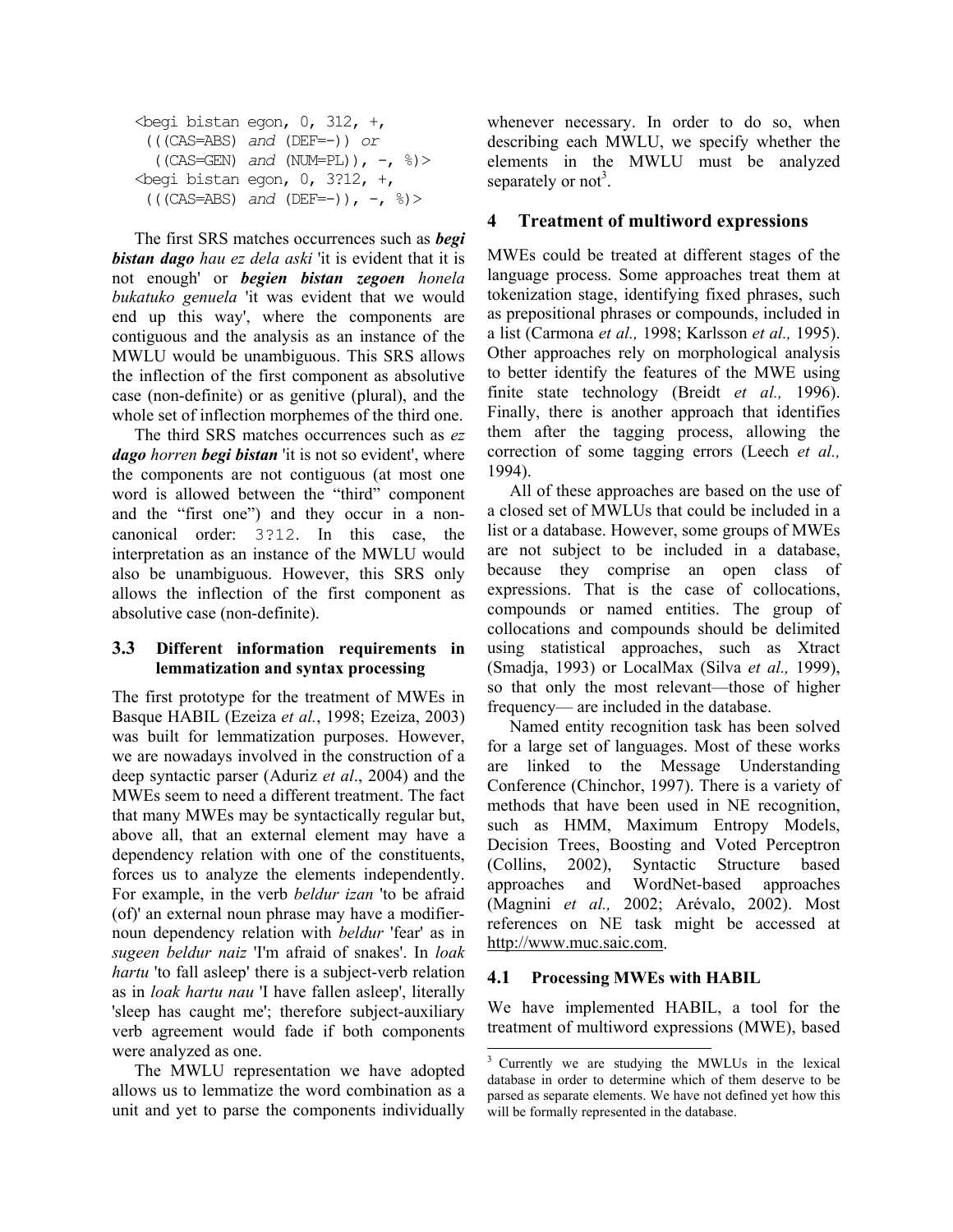on the features described in the lexical database. The most important features of HABIL are the following:

- It deals with both contiguous and split MWEs.
- It takes into account all the possible orders of the components (SRS).
- It checks that inflectional restrictions are complied with.
- It generates morphosyntactic interpretations for the MWE.

This tool has two different components: on the one hand, there is a searching engine that identifies MWEs along the text, and, on the other hand, there is a morphosyntactic processor that assigns the corresponding interpretations to the components of the MWE.

The morphosyntactic processor generates the interpretations for MWEs using category and subcategory information in the lexical database. When one of the components adds information to the MWE, the processor applies pattern-matching techniques to extract the corresponding morphological features of the analyses of that component, and these features are included in the interpretation of the MWE. Then, it replaces all the morphosyntactic interpretations of the components of unambiguous MWEs with the MWE interpretations. When MWEs are ambiguous, the new interpretations are added to the existing ones.

HABIL also identifies and treats dates and numerical expressions. As they make up an open class, they are not obviously included in the lexical database. Furthermore, their components are always contiguous, have a very strict structure, and use a closed lexicon. Thus, it is quite easy to identify them using simple finite state transducers. For the morphosyntactic treatment of dates and numerical expressions, we use the morphosyntactic component of HABIL. These expressions may appear inflected and, in this case, the last component adds morphosyntactic features to the MWE. Finally, as they are unambiguous expressions, the processor discards the interpretations of the components and assigns them all the interpretations of the whole expression.

### **4.2 Evaluation**

We performed several experiments using 650 unambiguous, contiguous and ordered MWEs. We treated a reference corpus of around 36,000 tokens and there were 386 instances of 149 different MWEs. We also applied this process to a small test corpus of around 7,100 tokens in which there were 87 instances of 45 MWEs. Taking both corpora into account, there were 473 instances of 167 different MWEs, which amounted to 25% of the expressions considered, and 50% of the instances were ambiguous. Besides, only 14 dates and 12 numerical expressions were found in the reference corpus, and 18 dates and 9 numerical expressions in the test corpus.

|         |        | Rate   | <b>Ambiguity Interpretations Recall</b><br>per Token |        |
|---------|--------|--------|------------------------------------------------------|--------|
| word-   | before | 81.78% | 3.37                                                 | 99.31% |
| forms:  | after  | 79.83% | 3.30                                                 | 99.31% |
| all     | before | 67.47% | 2.96                                                 | 99.43% |
| tokens: | after  | 65.86% | 2.89                                                 | 99.43% |

<span id="page-5-1"></span>**Table 1.** Results of HABIL.

The ambiguity measures of the test corpus are shown in [Table 1.](#page-5-1) The ambiguity rate of wordforms decreases by 2% and the average ambiguity rate by 1.5% after the processing of MWEs. It is important to point out that no error is made along the process. Furthermore, some important MWEs, more specifically, some complex sentence connectors that have highly ambiguous components, are correctly disambiguated.

Bearing in mind the proportion of words treated by HABIL, these results help significantly in improving precision results of tagging and avoiding almost 10% of the errors, as shown in [Table 2.](#page-5-2)

|                       | <b>Precision</b> | Error  |
|-----------------------|------------------|--------|
| before MWE processing | 94.96%           | 5.04\% |
| after MWE processing  | $95.42\%$        |        |

<span id="page-5-2"></span>**Table 2.** Tagging results.

## <span id="page-5-0"></span>**5 Future work**

After confirming the viability of the system and the good results in POS tagging, our main goal is to increase the number of MWLUs in the database, which will improve the identification of MWEs in corpora.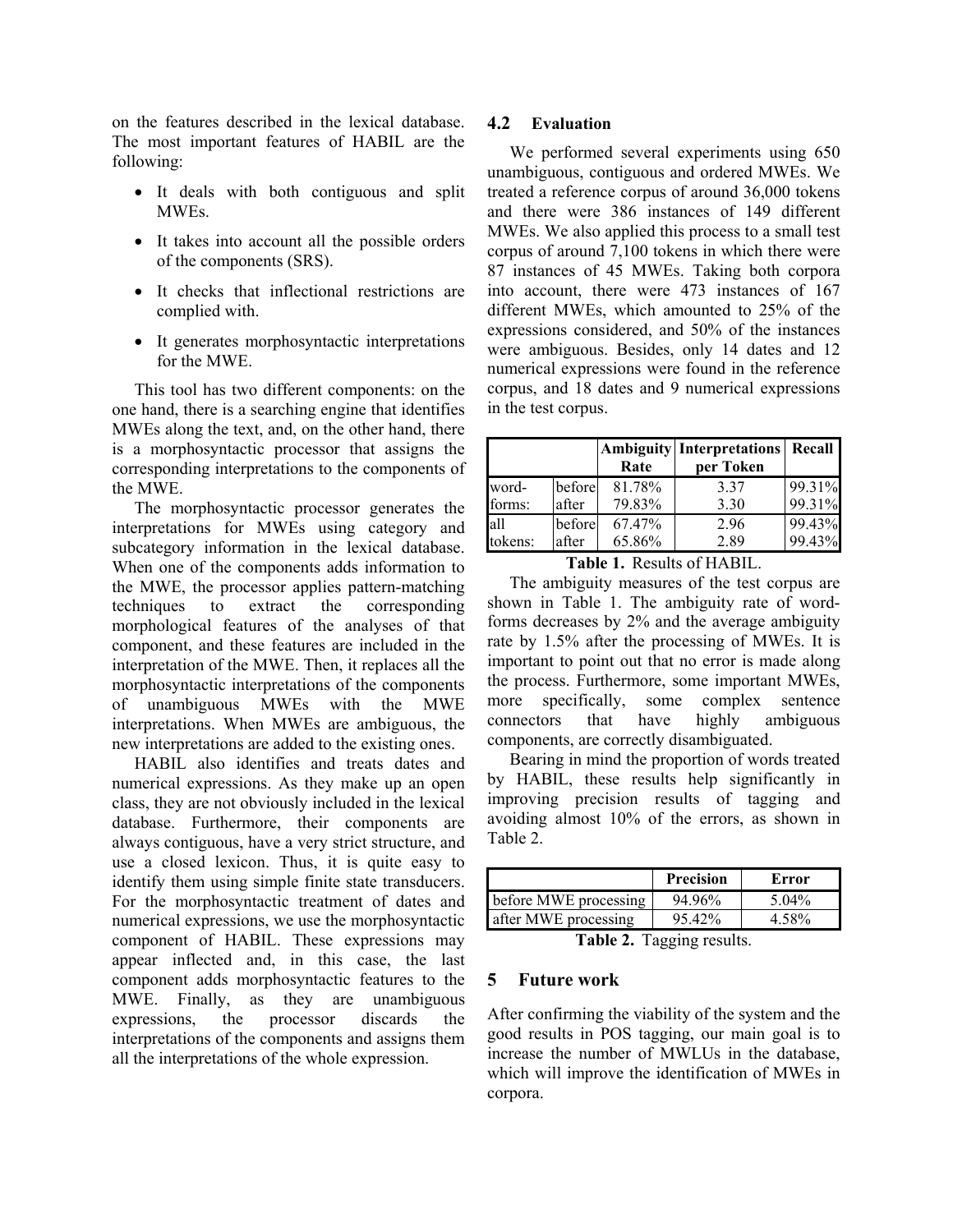A remaining difficulty that we are facing is the problem of ambiguous split MWEs. At present, we are creating a disambiguation grammar that will discard or select the multiword interpretations in ambiguous MWLUs. We are developing similar rules using both the Constraint Grammar formalism and finite state transducers (XFST tools, Kartunnen *et al*. 1997). The very first rules seem to be quite effective. Soon, we will be assessing the first results, and then we will be able to choose the method that performs best with a lesser effort. Once we have chosen the best formalism, we intend to develop a comprehensive grammar that will disambiguate as many ambiguous MWLUs as possible.

In addition, we are developing new processes after POS tagging in order to identify complex named entities and terminological units. These units constitute an open class and so their exhaustive inclusion in a database would not be viable.

## <span id="page-6-0"></span>**6 Conclusion**

In this paper we have described a whole framework for the representation and treatment of MWEs, which is being currently used at the IXA Research Group to process this kind of expressions in general texts. Although it has been conceived and so far used for Basque, a highly inflected language, we think that it is general enough to be applied to other languages.

A general representation schema for MWLUs at the lexical level has been proposed. This schema allows us to state which components a MWLU has and to formally encode all the different surface realizations it can adopt in the text.

The problems that diverse information requirements in lemmatization and syntactic processing can eventually pose have been explained, and a possible solution for the representation of these phenomena has also been outlined.

As for the processing aspects, we have described HABIL, the tool for the treatment of MWEs. HABIL processes MWEs based on their description in the lexical database, dealing also with some types of open class MWEs.

One of the remaining problems when split and ambiguous MWEs are to be tagged is related with disambiguation procedures using Hidden Markov Models, which are not able to manage different paths with variable lengths. This problem can be solved using rule-based methods or lattice structures for tagging.

#### **7 Acknowledgements**

This research is being partially funded by the European Commission (MEANING project, IST-2001-34460) and the Basque Government (Etortek-Hizking, Saiotek-Ihardetsi).

## **References**

- Aduriz I., Aranzabe M., Arriola J., Díaz de Ilarraza A., Gojenola K., Oronoz M., Uria L. 2004. A cascaded syntactic analyser for Basque. *Fifth International Conference on Intelligence Text Processing and Computational Linguistics* (CICLing2004). Seoul, Korea.
- Aldezabal I., Ansa O., Arrieta B., Artola X., Ezeiza N., Hernández G., Lersundi M. 2001. EDBL: a General Lexical Basis for the Automatic Processing of Basque. *IRCS Workshop on Linguistic Databases.* Philadelphia.
- Arévalo M. 2002. MICE, un recurso para la resolución de la anáfora. *International Workshop on Computational Linguistics*. *http://www.lsi.upc.es/ ~nlp/iwcl02*.
- Breidt E., Segond F., Valetto G. 1996. Local grammars for the description of multi-word lexemes and their automatic recognition in texts. *Proceedings of COMPLEX'96*, 19-28. Budapest.
- Carmona J., Cervell S., Màrquez L., Martí M.A., Padró L., Placer R., Rodríguez H., Taulé M., Turmo J. 1998. An environment for morphosyntactic processing of unrestricted Spanish text. *Proceedings of LREC'98*. 915-922.
- Chinchor N. 1997. MUC-7 Named Entity Task Definition. Version 3.5. *http://www.itl.nist.gov/iaui/ 894.02/related\_projects/muc/*
- Collins M. 2002. Ranking Algorithms for Named-Entity Extraction: Boosting and the Voted Percetron. *Proceedings of ACL-2002*.
- Collins M., Singer Y. 1999. Unsupervised Models for Named Entity Classification. *Proceedings of the Joint Conference on Empirical Methods in Natural Language Processing and Workshop on Very Large Corpora (EMNLP-VLC-99)*.
- Copestake A., Lambean F., Villavicencio A., Bond F., Baldwin T., Sag I., Flickinger D. 2002. Multiword Expressions: linguistic precision and reusability.